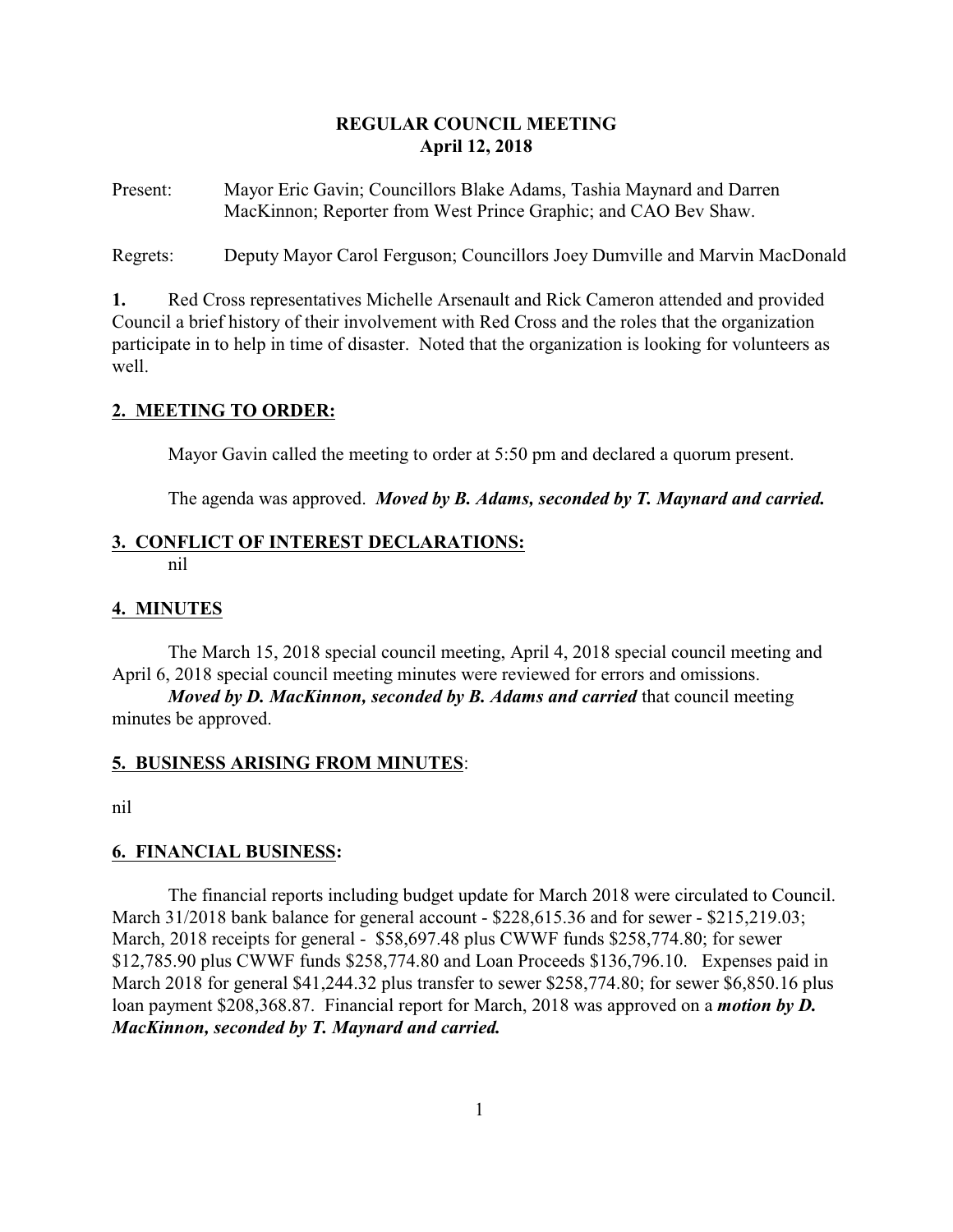## **7. NEW BUSINESS**

#### *A. Mayor's report* - nil

*B. Administrator's report -* Bev reported the newcomer meetings are ongoing, Gander Wholesale has installed basement stairs at CN, potential new composting business visited looking for information, and old Winter Carnival account closed at Credit Union with funds deposited to BNS. Auditor advised of future prices and Council agreed to stay with BDO. MCEG grant application submitted, ERRIS (sewer) report submitted to Federal Department of Environment, budgets sent per Provincial regulations, and annual insurance forms completed. First mall tender opening held and Bev attended a workshop on new regulations for elections and a refresher on AED system. Other items ongoing - second mall tender, second RFP for cannabis store, Harper easement award, nothing further on the O'Halloran case, and a few last audit tasks plus reports for Municipal Affairs. Confirmation received from auditor and Infrastructure Secretariat on MCEG funds having no restrictions on use and 2017's grant has no bearing on sewer rate or property tax so can be used on mall if desired. Upcoming election is in November so council to think about re-offering and at next council will officially appoint Municipal Election Officer, Deputy MEO and Returning Officer. The New Horizons grant for the boardroom heat pump was not approved. Building/business permits - nil. Bev's overtime at 36.5 hours, 6 weeks of 2018 vacation; Dale's overtime at 90.5 hours plus 4 weeks of 2018 vacation time.

# *C. Reports from Departments*

*Development* - Blake advised that we are waiting on the second mall tender results and also for the final subdivision design to be ready for review.

*Streets & Sidewalks* - Tashia noted there is some repairs required to sidewalks and a list will be prepared for pricing. To find an edgecutter or similar machine that will trim back the sod on certain sidewalks.

*Properties - Darren will do a check on properties for maintenance required this spring.* CN sale was mentioned but no word as yet from the Province's release of first offer.

*Recreation -* Jeff's report was circulated and it included a request for council to consider hiring of Sarah Woodside for 12 weeks this summer. *Moved by B. Adams, seconded by T. Maynard and carried* that Sarah be hired for the 12 week period in view of her experience and capabilities as shown in her past employment with the town. Jeff's report also requested direction on minor sports register HST and Council agreed it be added on despite the \$5.00 increase this year.

*Police -* S/Sgt. Derrick Hewitt reviewed the monthly report from RCMP advising that 166 patrol hours spent in O'Leary and responded to 15 calls for service. Statutes for the month included 9 speeding violations, 7 non-moving traffic violation, 2 other moving traffic violations, 2